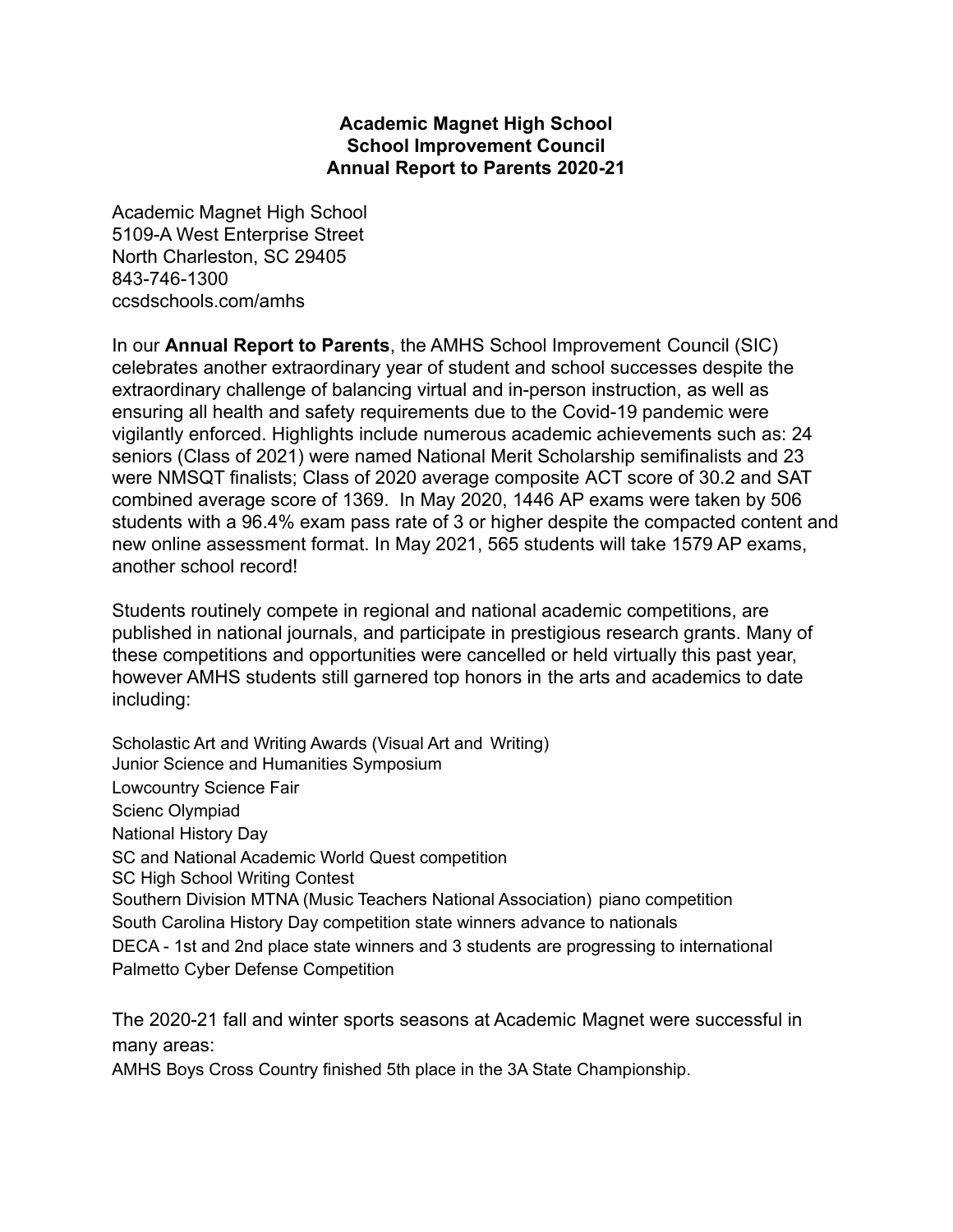Twenty-eight swimmers qualified for State Championships. Boys' team was 3rd place and Girls' team 5th place.

Boys basketball placed 4th in the 3A region. Five of our boys ranked in the top 15 for scoring in the region.

Three wrestlers made the 3A Lower State Individual Championship.

Girls' Tennis finished the 2020 season coming in 3rd place in the 3A region.

Girls and Boys Lacrosse advanced to the first round of 4A playoffs.

Spring sports update:

Our Lacrosse teams finished the season strong facing several 5A teams competitively.

The girls' soccer team is second place in the region besting Oceanisde 2-0. The first round of the playoffs will take place on May 3rd. Boys' soccer finished their season with a spectacular win over Oceanside 3-1.

Softball and baseball are continuing regular season play.

Track and Field will participate in the region meet at Battery Creek on May 5th. Lower State Qualifying Meet on May 14-15 and the State Finals on May 18-22.

Boys' golf will participate in the Lower State Meet at Camden Country Club on May 10th.

Boys' tennis is heading to the state tournament awaiting brackets.

Our students have continued to log hundreds of hours of community service this year. Most notable is the revitalization of AMHS National Honor Society who welcomed over 90 members in 2020-21 and led our school in extraordinary service initiatives. These included regularly scheduled appreciation events for all of our support staff, peer outreach to students in under-represented middle schools to encourage their consideration of AMHS for Grade 9 admission, and an extraordinary book drive which saw 1750 children's books collected for distribution to shelters and community centers.

In 2020-21, all G11 and 12 students were respectively enrolled in the AP Seminar and AP Research courses to fully complete our AP Capstone program. Students get AP credit for thesis preparation, research, and presentation in AP Seminar (G11) and AP Research (G12) courses. AP Seminar achievement tops 99% 3 or higher for student scores, and the AP Research students performed commendably in the first year of assessment (2020) despite the pandemic challenges. Eighty-seven students in the Class of 2020 received the prestigious AP Capstone Diploma.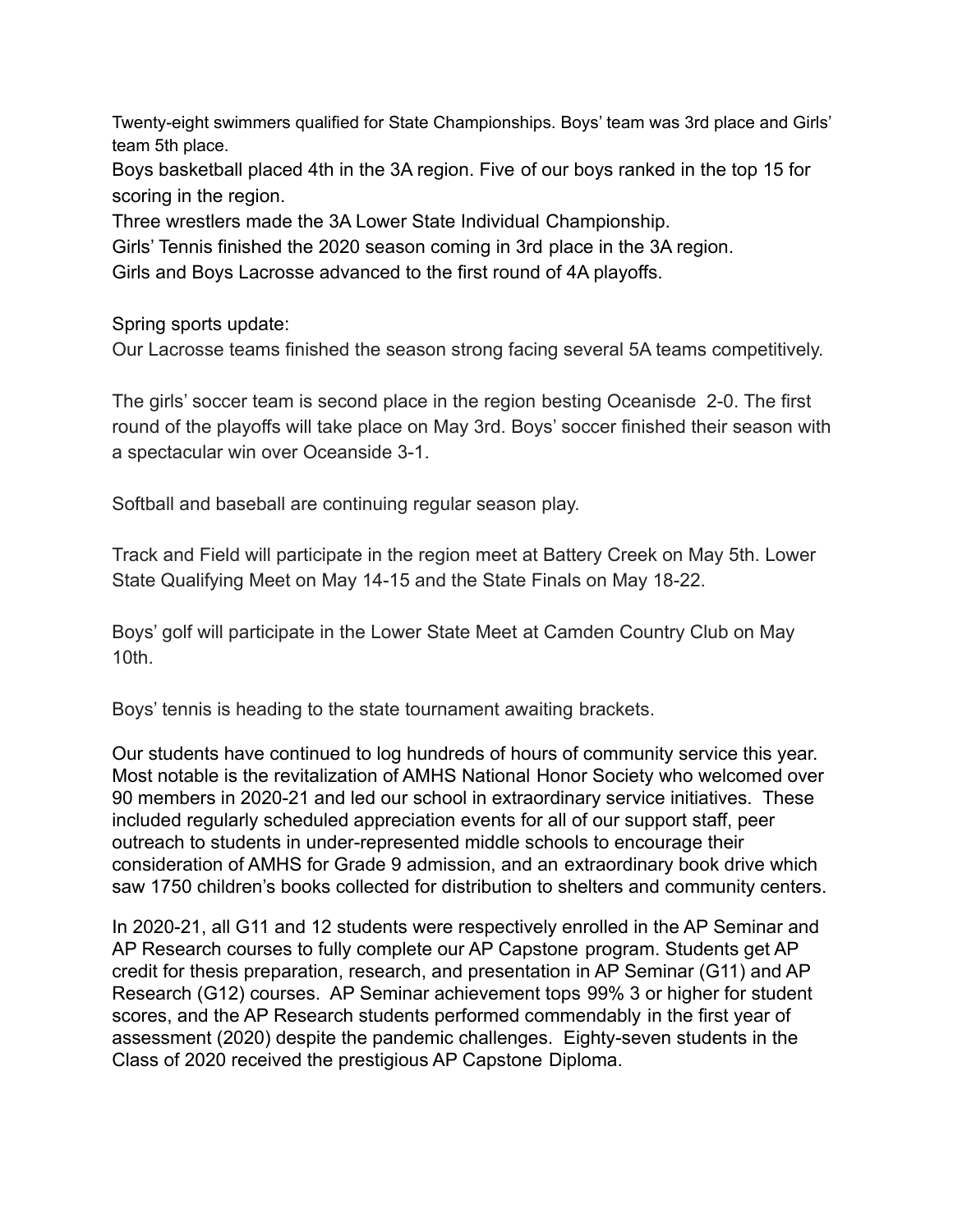Given all of these student activities and achievements, it is no surprise that Academic Magnet continues to be ranked #1 in South Carolina and we have been recognized as one of America's most challenging high schools by such prestigious publications as the US News and World Report, Newsweek, Washington Post, and Business Insider. For 2021, US News and World Report again ranked AMHS number 2 in the nation among nearly 18,000 ranked schools. All of these successes have been supported by the combined effort of students, teachers and staff, parents, and the community. The SIC, a state mandated council made up of each of these constituents, has worked closely all year with PIE (Partners in Education), AMF (Academic Magnet Foundation), and the Athletic Booster Club to address the needs of the school and support future initiatives to propel Magnet students to even greater heights. Below are some of the activities we have focused on this year.

**Parent Outreach:** This school year, the SIC has been focused on how to support students as they transition to each grade level. Collaborating with Parents in Education (PIE), the school's Booster Club and active parents, the council developed an FAQ addressing questions most relevant for each high school year. In addition, a timeline tip sheet was created to highlight focus areas and resources for students and parents by grade level. These are made available on the school's website, on Facebook, and in the school's online newsletter, Raptor Report.

**Peer Mentoring Program**: In an effort to ease the transition for incoming AMHS students, the Peer Mentoring Program was inaugurated in the 2018-2019 school year. Sponsored and supported by the SIC, in 2020-21 the program recruited and trained over 30 sophomores, juniors, and seniors to work in small groups and one-on-one with entering 9th graders. The mentoring curriculum included topics like time and stress management, developing effective study skills, preparing for midterm and final exams, getting involved with sports and clubs, and finding a group of supportive friends. The Peer Mentors are role models and leaders at AMHS, and were committed to helping the Class of 2024 make the most of their high school years! In the summers, Peer Educators from the College of Charleston partner with AMHS Mentors to assist with training and planning, and to provide the Peer Mentors with ongoing professional development.

**Summer Scholars Program 2020** The Summer Scholars Program for 2020, with financial support from AM Foundation, was a four day virtual program for incoming  $9<sup>th</sup>$ grade students and included academic awareness sessions and team building activities, as a first activity for the new students to begin to understand what it means to be a "high school" student and to make friends for the coming year. Incoming students are introduced to the Peer Mentoring program and engage in a variety of activities with their Mentors. The program has been very instrumental in reducing stresses associated with high school unknowns and in building confidence and new friendships.

In the spring of 2020, Academic Magnet High School was awarded a 2-year \$150,000 renewal grant from the **Jack Kent Cooke Foundation** to strengthen access and